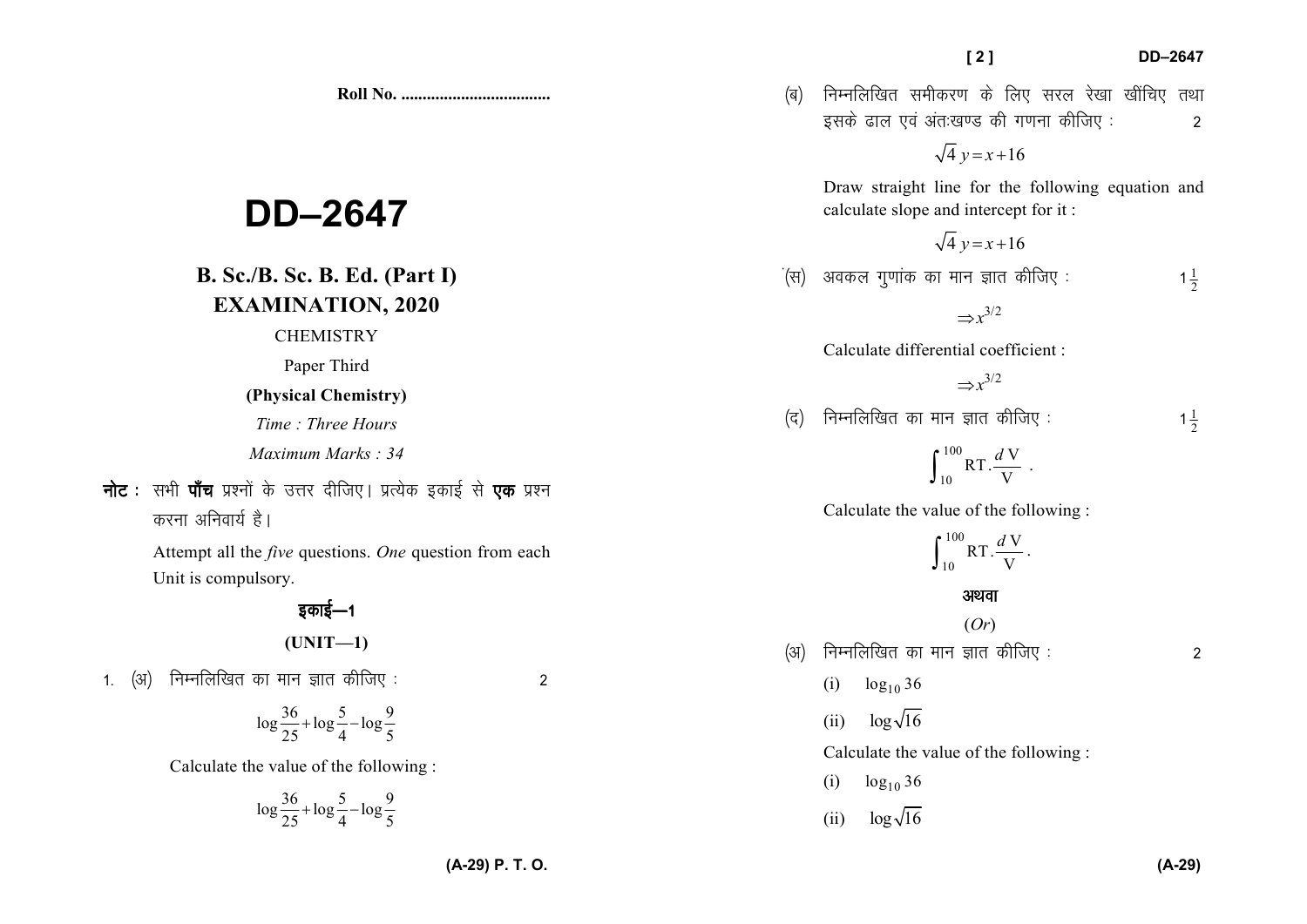$\frac{1}{2}$ 

 $\frac{1}{2}$ 

- (ब) निम्नलिखित फलन के उच्चिष्ठ एवं निम्निष्ठ का मान ज्ञात कीजिए :  $\sim$  2011  $\sim$  2011  $\sim$  2011  $\sim$  2011  $\sim$  2011  $\sim$  2011  $\sim$  2011  $\sim$  2011  $\sim$  2011  $\sim$  2011  $\sim$  2011  $\sim$  2011  $\sim$  2011  $\sim$  2011  $\sim$  2011  $\sim$  2011  $\sim$  2011  $\sim$  2011  $\sim$  2011  $\sim$  2011  $\sim$  2011  $\$ 
	- $f(x)=x^3-9x^2+24x=-18$

Find out the maximum and minimum value of the function :

$$
f(x)=x^3-9x^2+24x=-18.
$$

 $\mathcal{L}(\mathfrak{A})$  निम्नलिखित का अवकल गुणांक ज्ञात कीजिए :

2 $\frac{1}{x^2}$ 

Calculate differential coefficient of the following :

$$
\frac{1}{x^2}
$$

 $($ द) निम्नलिखित का मान ज्ञात कीजिए:

## $\mathfrak{D}$  $\int \frac{1}{x^2} dx$

Calculate the value of the following :

$$
\int \frac{1}{x^2} dx
$$
  
def=2  
(UNIT-2)

2. (अ) गैसों के आण्विक वेगों के वितरण पर ताप का प्रभाव समझाइए एवं गैसों के लिए मैक्सवेल के आण्विक वेग forj.k fu;e dh xzkQh; O;k[;k dhft,A 3

> Explain the effect of temperature on distribution of molecular velocity of gases. Give graphical representation of Maxwell's law of distribution of molecular velocity of gases.

 $\overline{q}$  $\rm{H}_{2}$  एवं  $\rm{He}$  के असामान्य व्यवहार को समझाइए ।  $\rm{M}_{2}$ Explain the exceptional behaviour of  $H_2$  and He.

(स) किस ताप पर  $\mathrm{N}_2$  अणुओं का  $\mathrm{RMS}$  वेग  $\mathrm{CO}$  के 17°C  $RMS$  वेग के बराबर होगा ?

At which temperature the RMS velocity of  $N_2$  will be equal to RMS velocity of CO molecules at 17°C ?

### अथवा

### (*Or*)

- ¼v½ fuEufyf[kr dks Li"V dhft, % 3
	- $(i)$  बॉयल तापक्रम
	- $(ii)$  क्रांतिक तापक्रम

Explain the following :

- (i) Boyle's temperature
- (ii) Critical temperature
- (ब) गैसों के द्रवीकरण पर एक टिप्पणी लिखिए।  $\overline{\phantom{a}}$

Write a note on liquefaction of gases.

 $(\text{H})$  क्रांतिक घटना क्या है ? क्रांतिक घटना स्थिरांक तथा ok.Mj okYl fLFkjkad esa lEcU/k crkb,A 2

What is critical phenomenon ? Give relation between critical phenomenon constants and van der Waals' constant.

## डकाई—3

**(UNIT—3)** 

3. (अ) श्यानता से क्या तात्पर्य है ? श्यानता गणांक ज्ञात करने की fdlh ,d fof/k dk o.kZu dhft,A 3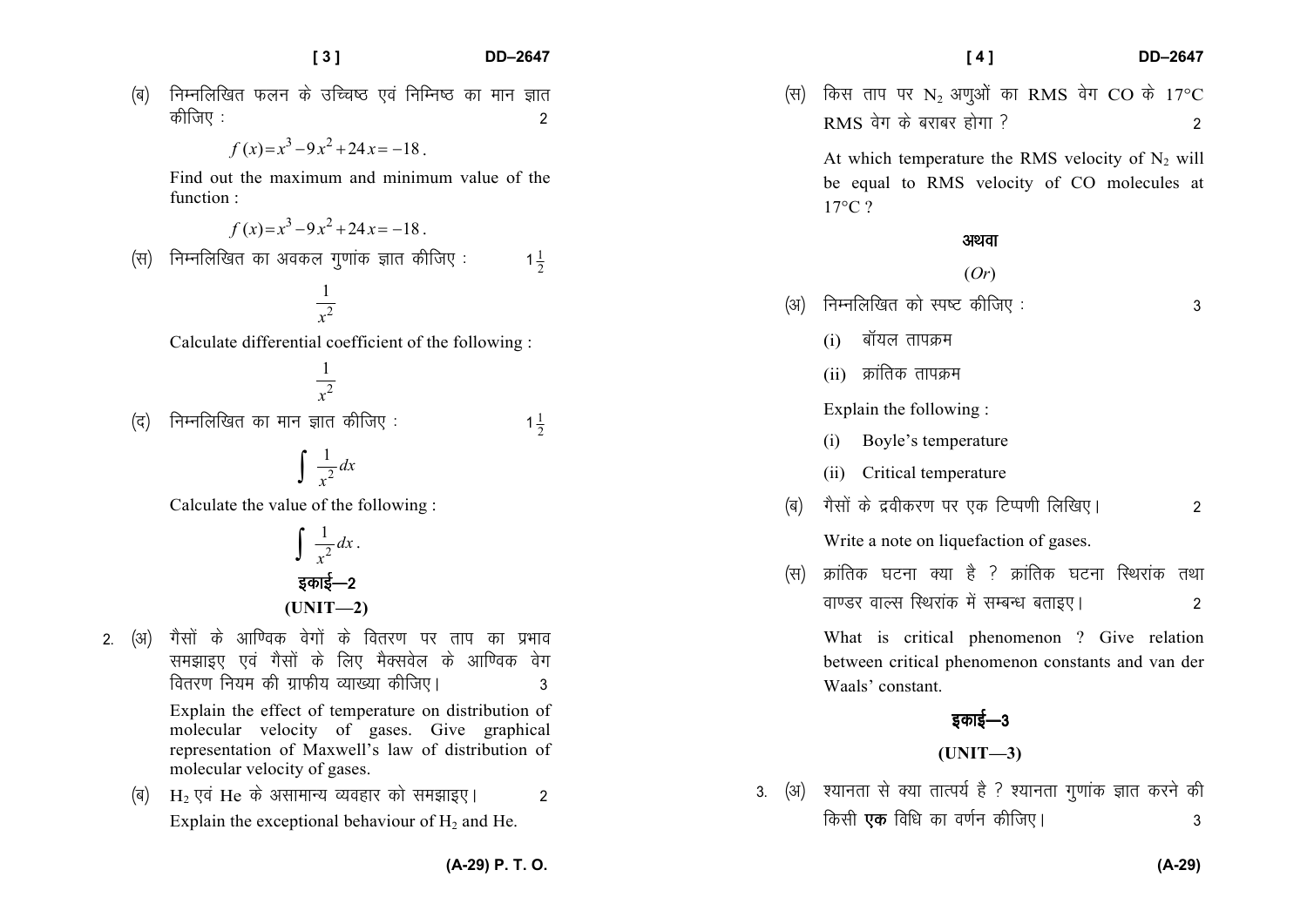What is meant by viscosity ? Describe any *one* method for the determination of viscosity coefficient.

(ब) द्रवस्नेही एवं द्रवविरोधी कोलाइडस में अन्तर स्पष्ट कीजिए।

2

Differentiate between lyophilic and lyophobic colloids.

¼l½ Ýs.Mfyd lerkih vf/k'kks"k.k dh O;k[;k dhft,A 2 Explain Freundlich adsorption isotherm.

अथवा

## (*Or*)

(अ) अधिशोषण के लेंगम्यर सिद्धान्त की व्याख्या कीजिए तथा  $\frac{1}{3}$  कीजिए :

$$
Q = \frac{K.P_A}{1+K.P_A}
$$

Explain Langmuir theory of adsorption and also prove that :

$$
Q = \frac{K.P_A}{1+K.P_A}
$$

- (ब) स्कन्दन क्या है ? हार्डी-शुल्जे का नियम समझाइए। 2 What is coagulation ? Explain Hardy-Schulze's law.
- (स) मिसेल क्या है ? मिसेल का कोई **एक** उपयोग लिखिए। 2 What is micelle ? Write any *one* application of

## डकाई—4

$$
(UNIT-4)
$$

4- ¼v½ czsx lehdj.k dks O;qRié dhft,A 2 Derive Bragg's equation.

micelle.

 **[ 6 ] DD–2647** 

- $\vert$ (ब) निम्नलिखित पर संक्षिप्त टिप्पणियाँ लिखिए :  $\hspace{1.6cm}$  2
	- $(i)$  सात खण्डीय सेल
	- $(ii)$  ब्रेविस जालक

Write short notes on the following :

- Seven segment cell
- (ii) Bravais lattice
- ¼l½ Ýsady ,oa 'kkWV~dh fØLVy viw.kZrk dks le>kb,A 2Explain Frenkel and Schottky crystal defect.

### अथवा

## (*Or*)

(अ) दोसों में संरचना निर्धारण की पाउडर विधि क्या है ? स्पष्ट कीजिए ।  $\overline{\phantom{a}}$ What is powder method of structured determination

in solid ? Explain.

(ब) सोडियम क्लोराइड (NaCl) क्रिस्टल के एकक सेल का ukekafdr fp= cukb,A 2

Draw labelled diagram of unit cell of sodium chloride (NaCl) crystal.

(स) *n*-टाइप तथा *p*-टाइप अर्द्धचालकों को उदाहरण सहित le>kb,A 2 Explain *n*-type and *p*-type semiconductors with example.

## डकाई $-5$

**(UNIT—5)** 

5. (अ) अभिक्रिया वेग पर ताप का क्या प्रभाव पडता है ? vkghZfu;l lehdj.k dks Li"V dhft,A 3

What is the effect of temperature on reaction velocity ? Explain Arrhenius equation.

**(A-29) P. T. O.**

**(A-29)**